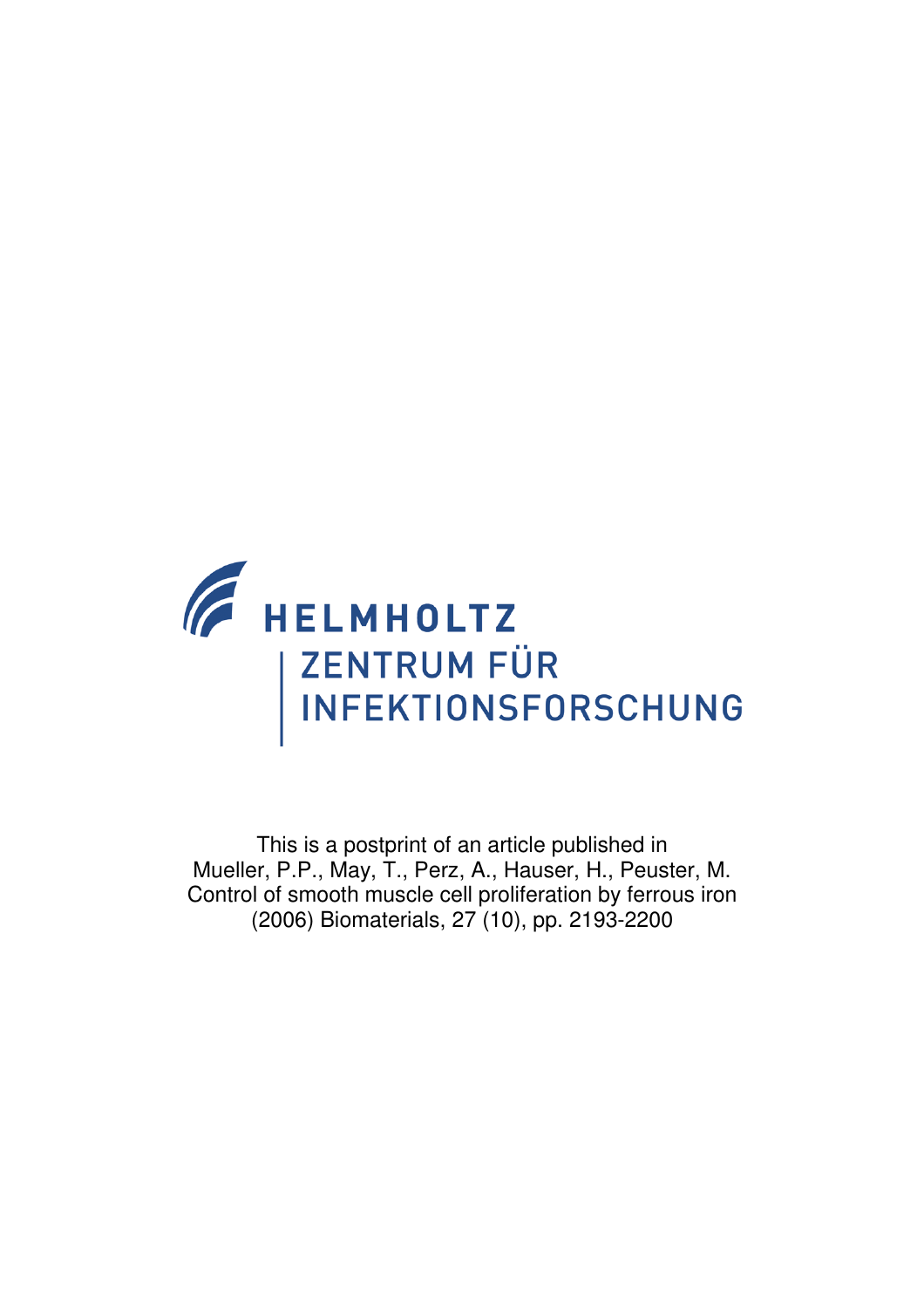# **Control of smooth muscle cell proliferation by ferrous iron**

**Abbreviated title**: Cellular response to iron stents

Peter P. Mueller<sup>a,∗</sup>, Tobias May<sup>a</sup>, Angela Perz<sup>b</sup>, Hansjörg Hauser<sup>a</sup>, Matthias Peuster<sup>b</sup>

<sup>a</sup> GBF/RDIF, Mascheroder Weg 1, 38124 Braunschweig, Germany <sup>b</sup> Clinic for Congenital Heart Defects, Herz-und Diabeteszentrum, Georgstraße 11, 32545 Bad Oeynhausen, Germany

**Keywords:** Biocompatibility; Biodegradation; Cell proliferation; Corrosion product; Degradation; Intravascular stent; Intimal hyperplasia

 \* Corresponding author. Tel.: ++49 531 6181 252; fax: ++49 531 6181 262; email: pmu@gbf.de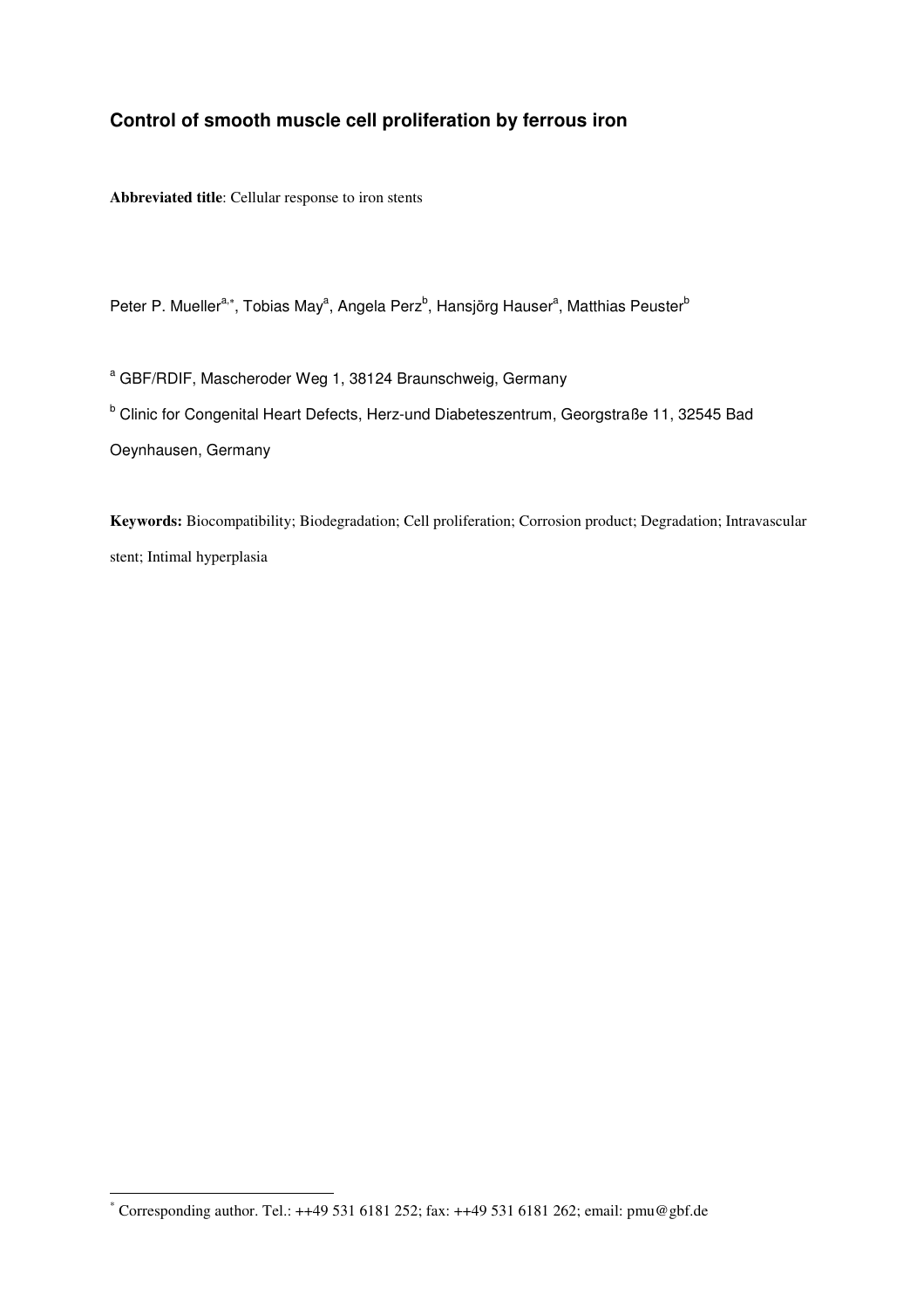## **Abstract**

This study was conducted to determine the interaction of individual corrosion products from biodegradable iron stents with cells from the adjacent tissue. The response of human umbilical venous smooth muscle cells to an excess of ferrous ions was investigated in a cell culture model at the phenotypic and at the molecular level. When soluble ferrous ions were added to the cell culture medium the cell growth rate was reduced. Gene expression profiling indicated a reduction in the amounts of mRNA from genes that are required for cell proliferation. In addition, mRNA was regulated from multiple genes involved in iron homeostasis, DNA replication and lipid metabolism. In conclusion, ions released from iron stents could reduce the vascular smooth muscle cell proliferation rate by influencing growthrelated gene expression and may therefore play a beneficial role in antagonizing restenosis in vivo.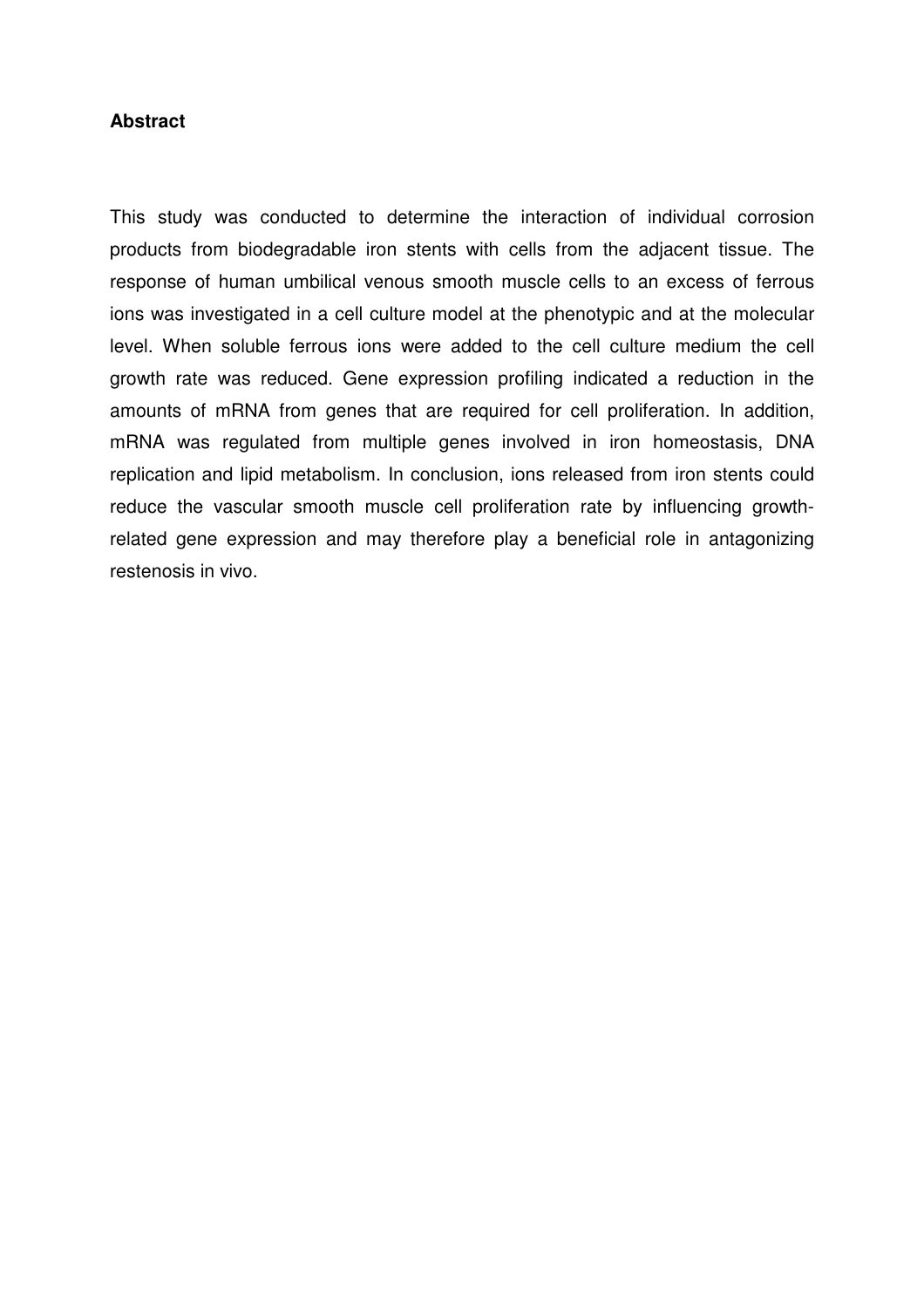#### **1. Introduction**

#### **1. Introduction**

Current cardiovascular implants have until recently been considered to be stable. However, there is increasing evidence of ion leakage from metallic implant materials. The accumulation of implant degradation products in the surrounding tissue has been demonstrated for orthodontic implants, orthopedic implants, and also for cardiovascular implants [1-8]. Even implants made of stainless steel slowly corrode under physiological conditions [6].Tungsten was the first cardiovascular implant material used that showed complete dissolution in humans [9]. It was demonstrated that corrosion of the coil was the cause of degradation [10].

The conception of biodegradable cardiovascular implants based on the metal corrosion has been introduced only recently [11]. Degradable stents are of particular interest for pediatric applications due to the fact that the vessels are growing. In relation to the vessel, the stent becomes too narrow and may restrict the blood flow. This complication could be avoided by using a biodegradable stent that would disintegrate in time. In addition, in stent restenosis due to excessive neointimal smooth muscle cell (SMC) proliferation is a frequent problem. As a proof of concept, both, safety and suitability of stents made of pure iron were demonstrated. Iron stents implanted in the descending aorta of rabbits did not cause any pronounced neointimal hyperplasia [11]. The concept was subsequently applied to magnesium-based coronary [12] and peripheral [13] stents.

Iron is an essential co-factor for a multitude of enzymes involved in diverse physiological processes such as oxygen binding, DNA synthesis and redox enzyme activity. Uptake and intracellular iron accumulation are highly regulated processes that are controlled by intricate mechanisms at transcriptional, posttranscriptional and translational levels [14]. Nevertheless, excess iron can cause disease [15] and corrosion products from iron implants could affect the adjacent tissue.

Several observations argue against a significant cytotoxic effect of iron and its degradation products in vivo. The corrosion rate of elementary iron in vivo is slow and has a low toxicity [11]. The slow degradation rate and the small amount of iron in a stent (40 mg) in relation to the iron-load of whole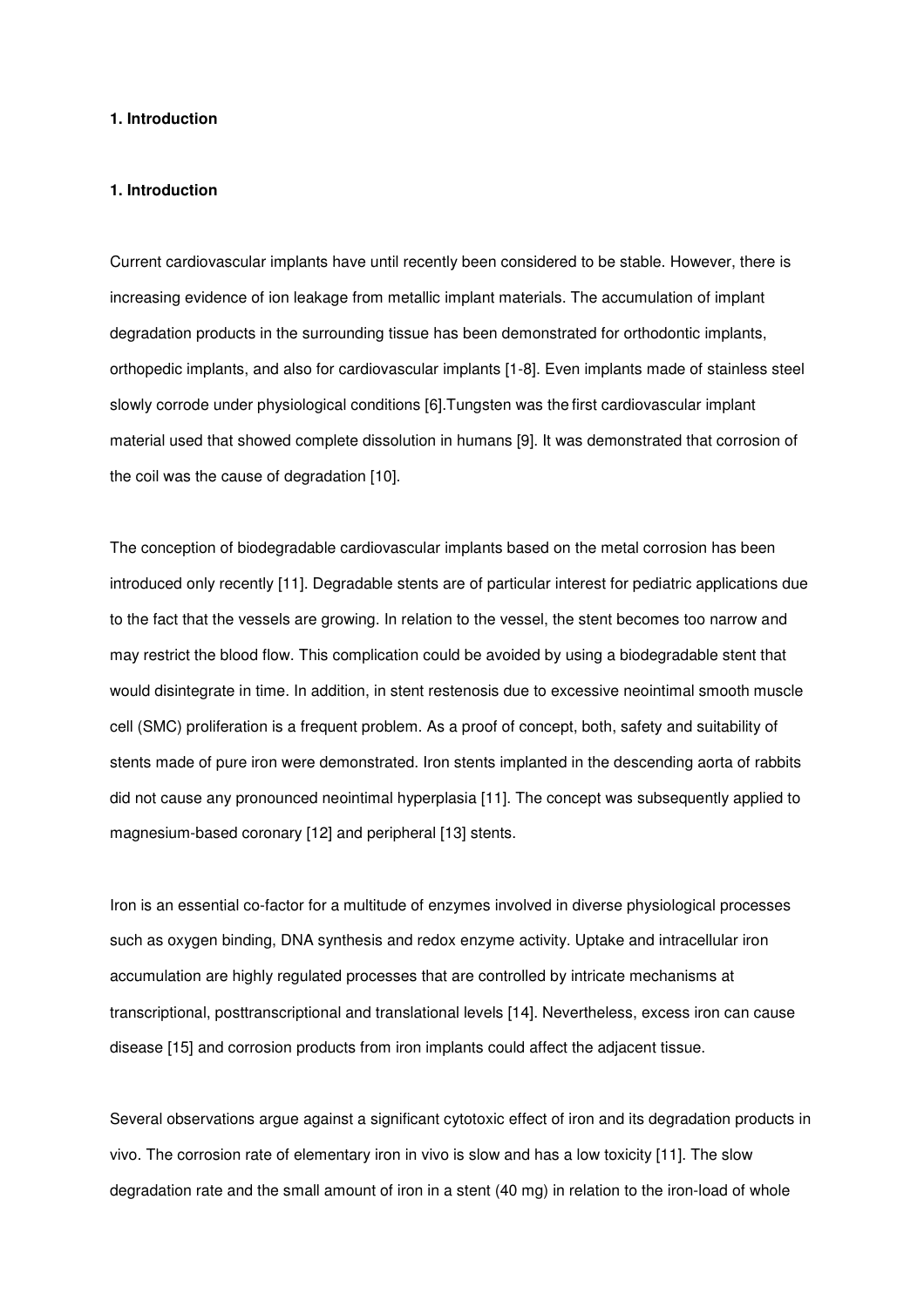blood (400-500 mg/l) make any systemic toxicity extremely unlikely. During degradation, Fe(II) ions are first liberated from the surface of metallic iron. These ions could either be oxidized to Fe(III) or they could interact with nearby cells. To assess the response of cells to Fe(II) a cell culture model was established. Even though immortalized cell lines are easier to handle and give more consistent results, such cells differ considerably from primary cells, such that primary cells were considered to more closely represent to the in vivo situation [16]. With the possible exception of the initial wound healing phase, an iron stent will be surrounded mainly by SMCs during the largest part of its life time. Therefore, primary human vascular SMCs were considered to be highly relevant for these investigations. Fe(II) was added to the cell culture medium as Fe(II)-D-gluconate-dihydrate, an oral drug used to treat iron deficiency. The results show that high Fe(II) concentrations inhibit cell proliferation. Gene expression profiling was used to obtain an unbiased broad view of the molecular processes responsible for the reduced cell growth rate. Most importantly, a significant number of genes required for cell proliferation, cell cycle progression or DNA replication were down regulated in the presence of iron. The results suggest that ions released from iron stents could antagonize restenosis by reducing excessive vascular cell proliferation.

## **2. Materials and Methods**

#### 2.1. Isolation and cultivation of primary cells

Primary human vascular SMCs from umbilical cord veins were isolated by standard protocols [17]. To reduce the individual donor-dependend variation, primary cells from several donors were pooled. To allow the reproduction of the results aliquots of the cell culture were stored frozen in liquid nitrogen until use. After thawing, the cells were cultivated in SmGM (SmGM-2-Bulletkit Nr. CC-3182, Cambrex) at 37  $\degree$ C in a 5 % CO<sub>2</sub> atmosphere. For cell cultivation in the presence of excess iron the cells were seeded at a density of 5 x 10  $3$  in 100 µl per well of a 96-well microtiter dish and incubated for 24 hrs under standard conditions. Fe(II)-D-gluconate-dihydrate was added (Aldrich, 344 427) at a concentration of 0 to 0.1 mg/ml. For the mRNA profiling experiments Fe (II)-gluconate-dihydrate was added to the culture medium at a concentration of 0.03 mg/ml.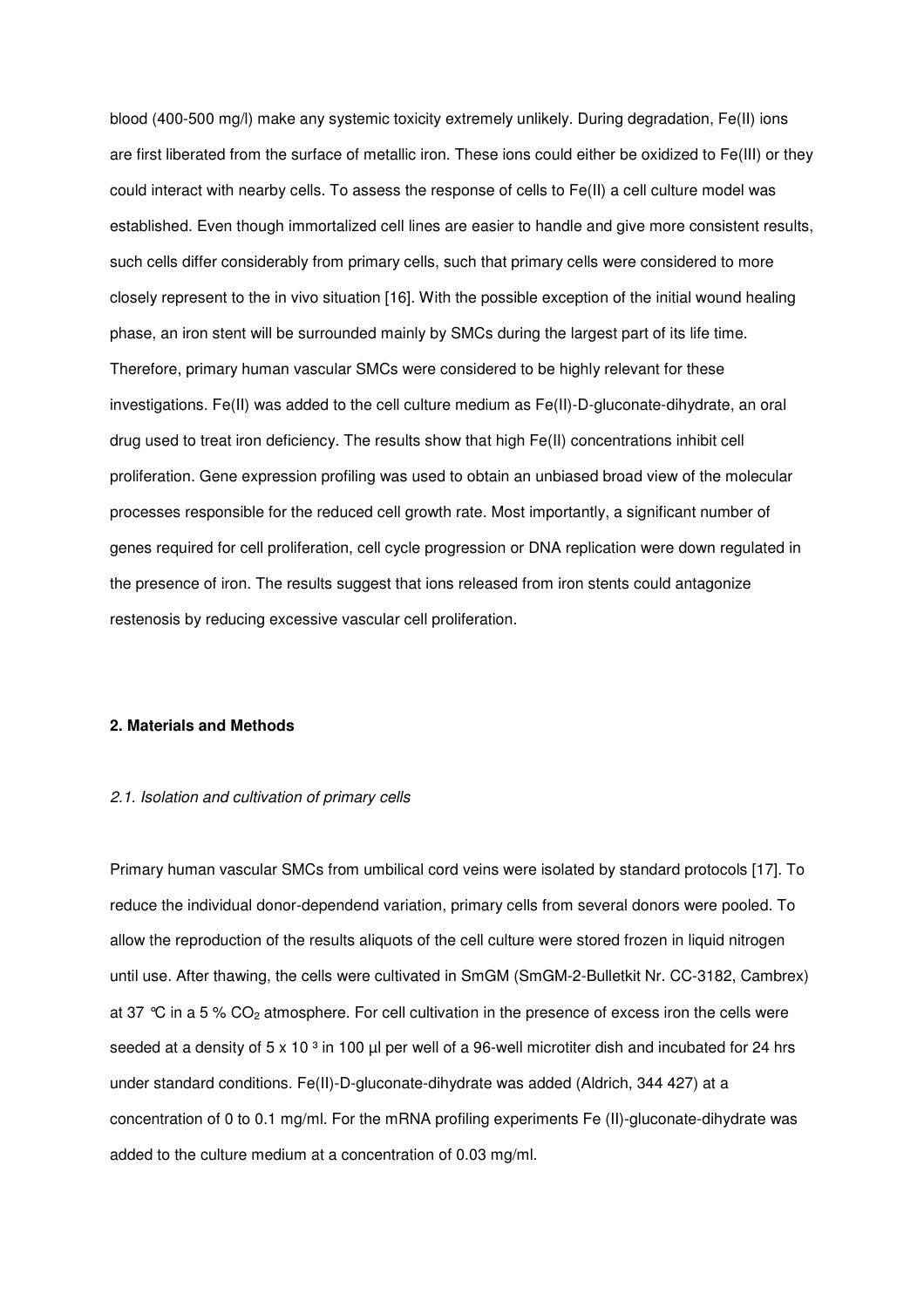#### 2.2. Cell proliferation

Cell proliferation was determined based on the metabolic activity of mitochondrial dehydrogenases using a WST-1-Test [18] (Roche, Nr. 1644807). In short, after the cultivation the cell growth medium was removed and replaced by 100 µl of medium containing 10 % WST-1 reagent. After incubation for 2 hours at 37 °C in 5 %  $CO<sub>2</sub>$  the optical density at 440 nm was determined relative to the OD at 650 nm using an ELISA multiplate reader (Sunrise, Tecan). The background was adjusted using 100 µl medium with 10 % WST-1 reagent without cells.

#### 2.3. DNA synthesis

BrdU-incorporation into DNA was determined as recommended by the manufacturer (BrdU incorporation kit Nr 1647229, Roche). Briefly, 10 µl BrdU labeling solution was added to 100µl of the cell culture medium. After incubation for 2 h under standard cell culture conditions, the labeling solution was removed and the cells were fixed at room temperature for 30 min with 200 µl FixDenat. The fixing solution was removed and replaced with anti-BrdU-POD working solution, followed by 60 min. incubation at ambient temperature. The cells were washed three times and 100 µl substrate solution was added to each well. After further 15 min incubation the solution had turned blue and 25 µl 10 % sulfuric acid was added, followed by 15 min. incubation at room temperature when the solution turned. After shaking for 1 min. the OD was determined at 450 nm and a reference wavelength of 690 nm in an ELISA multiplate reader (Sunrise, Tecan). As a background control 100 µl of cell culture medium was mixed with 10 µl BrdU labeling solution.

#### 2.4. RNA isolation

SMCs derived from the veins of 12 umbilical cords were pooled and cultured in T-75 flasks in SmGM medium. Iron salts were added to the medium 24 hours after reseeding first passage cells and the incubation was continued for 12 hours and 24 hours, respectively. Then the medium was removed, cells were washed with PBS and detached by treatment with Accutase (PAA Linz, Austria). RNA was isolated from these cells and treated with DNAse according to standard procedures (RNeasy Mini Kit Nr. 74104, Qiagen).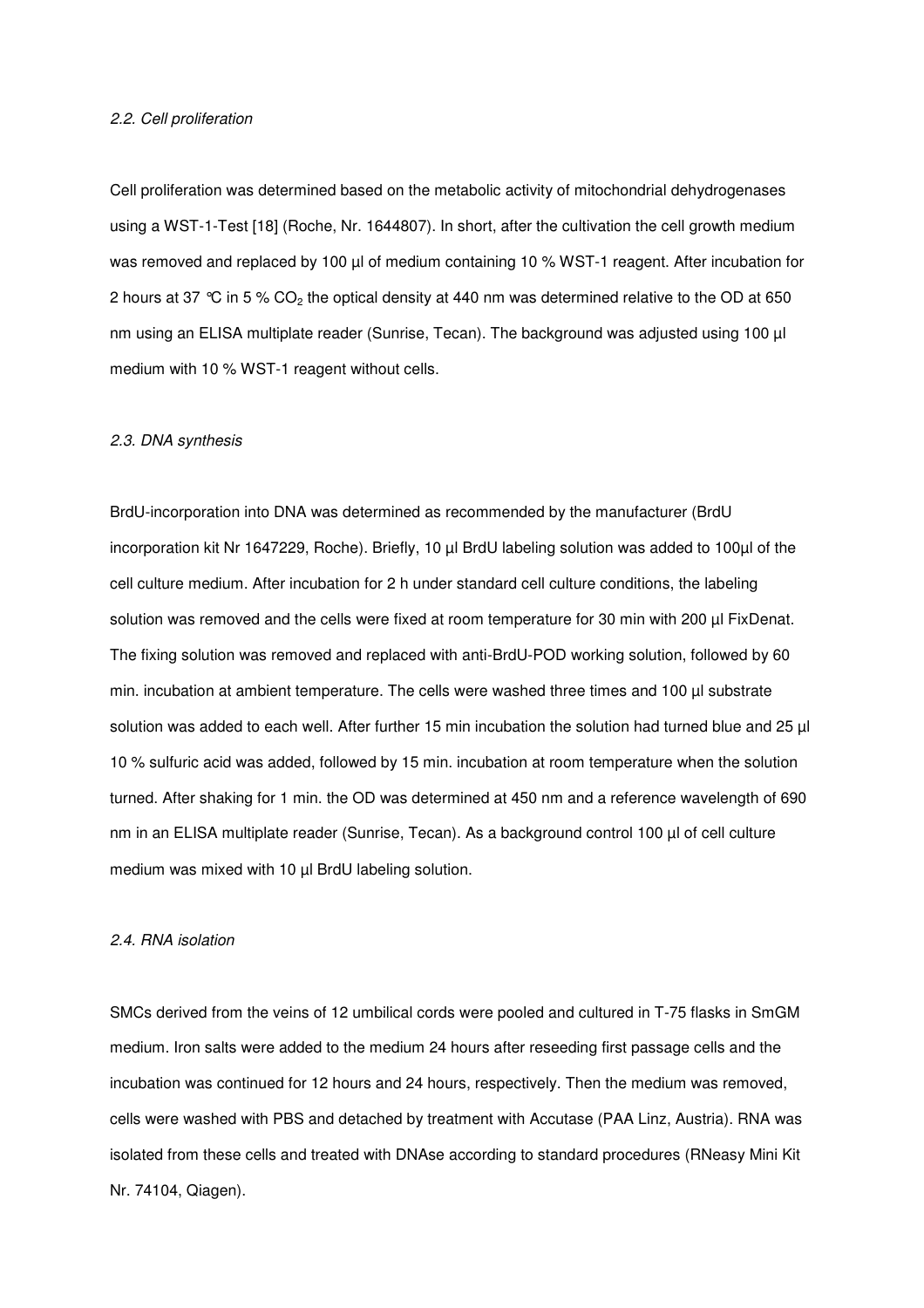## 2.5. DNA Microarray Hybridization and Analysis.

RNA expression profiling was done as previously described [19]. Briefly, quality and integrity of the total RNA extracted from cultured cells was determined by using an Agilent 2100 Bioanalyzer (Agilent Technologies; Waldbronn, Germany). Probes were synthesized as specified by the manufacturer (Affymetrix; Santa Clara, CA). Briefly, 3 µg of purified total cellular RNA was reverse transcribed using 100 pmol of a T7T23V primer (Eurogentec; Seraing, Belgium) containing a T7 promoter. The cDNA was then used in an in-vitro transcription reaction in the presence of biotinylated nucleotides. The concentration of biotin-labeled cRNA was determined by UV absorbance. 12.5 µg of each biotinylated cRNA sample was fragmented and added to a hybridization cocktail containing four biotinylated hybridization controls (BioB, BioC, BioD, and Cre). Samples were hybridized for 16 hours to an identical lot of the Affymetrix GeneChip HG\_U133A containing 22 283 different probe sets corresponding to 14239 independent Unigene clusters (Unigene build 155). After hybridization the GeneChips were washed, fluorescently stained with SA-PE (streptavidin-phycoerythrin) and scanned using an Affymetrix GeneChip fluidic station with a scanner.

## 2.6. Data Analysis

Analysis of microarray data was performed as previously described [19] with minor modifications. Briefly, genes were considered as regulated when their fold-change value is greater than or equal to 1.5 or less than or equal to -1.5. In addition, the following conditions must be fulfilled: The signal difference of a particular Probeset must be greater than 40; the change p-value must be below 0.001 for up regulated genes or, alternatively, above 0.999 for down regulated genes.

The comparative analysis of expression data using the Gene Ontology (GO) structured vocabulary was performed with two different programs. For the generation of the GO trees shown in Figure 3 and Figure 5 the lists of regulated genes were imported into the program GoSurfer [20]. In these lists the Affymetrix ProbesetID was used as identifier. For detecting significant categories within the differential expressed genes the gene lists were compared to all Probesets present on the HG\_U133A chip. A GO category was considered to be regulated if at least 5 regulated genes were present in the respective category and the p-value was below 0.0001.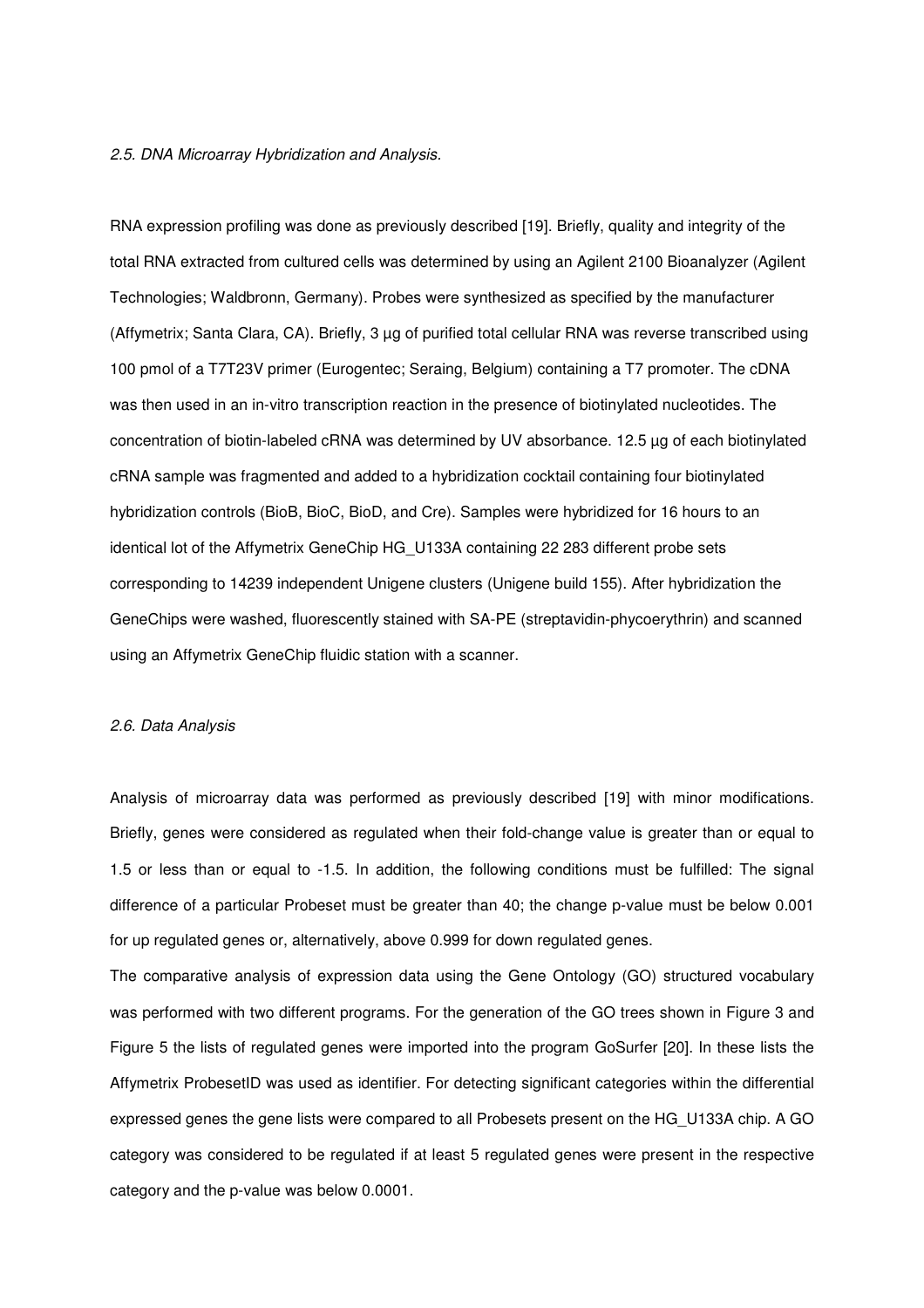For the significance ranking of the GO categories either the up or the down regulated genes were imported into the program EASE [21]. As GeneID the LocusLink numbers were used. In this analysis the following categories were included: GO molecular function, GO biological processes, GO cellular component, KEGG pathway and SwissProt Keyword. A category must contain 4 or more genes with an EASE score of at least 0.001. The EASE score, a derivative of Fisher's Exact probability test was used to determine the significance [21].

For the pathway analysis the program GenMAPP [22] was used. This program allows the visualization of differentially expressed genes on biological pathway maps. The genes that were up regulated in the presence of Fe(II) are represented by shaded boxes, down regulated genes are represented by framed boxes. Clear boxes represent genes that were not significantly affected by Fe(II) addition to the cell culture.

#### **3. Results**

To study the effects of processes that could occur at the implant-tissue interface of iron stents we have established a cell culture model. As relevant cells primary vascular smooth muscle cells (SMCs) were isolated from human umbilical cord veins.

#### 3.1. Determination of effective iron concentrations

Microscopic analysis revealed a homogenous spindle shaped morphology expected for SMCs (Fig. 1). First, the concentrations of Fe (II) ions in the culture medium were determined that would affect the phenotype of the cells. To this end, the cells were cultivated in the presence of various concentrations of Fe(II) ions. Depending on the iron concentrations and on the incubation time, the metabolic activity was reduced compared to a culture to which no iron was added (Fig. 2). Concentrations from 0.005 mg/ml to 0.05 mg/ml had similar effects and arrested cell growth. An intermediate concentration of 0.03 mg/ml Fe(II) was used in the subsequent experiments.

## 3.2. Effect of Fe(II) on DNA synthesis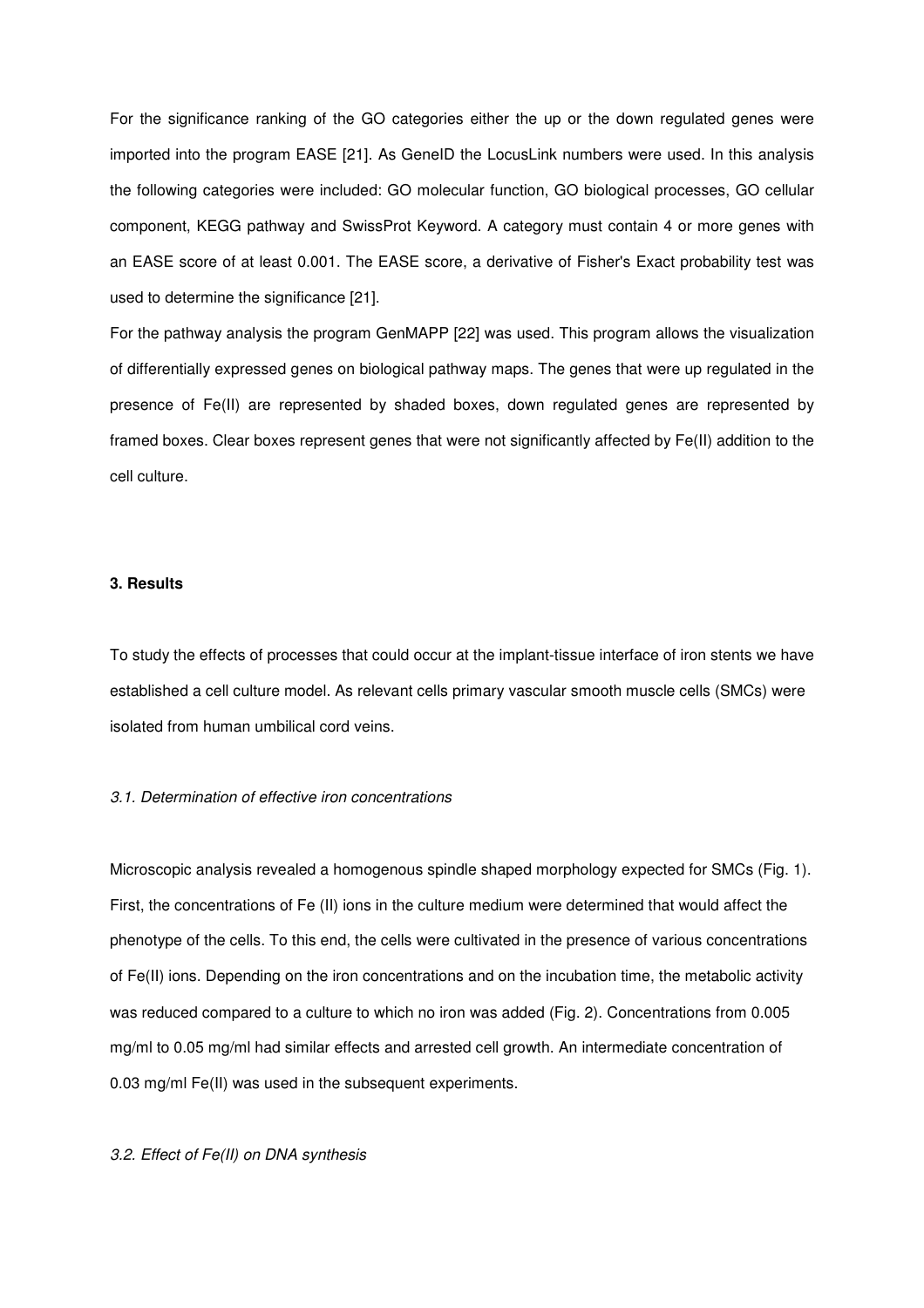If the influence of iron ions on the metabolic capacity of cells was due to a decrease in the cell growth rate, then the DNA synthetic rate is expected to be lowered as well. Quantification of the cellular DNA synthesis showed a clear reduction in the presence of Fe(II) which is consistent with a reduced cell proliferation rate (Table 1).

#### 3.3. Gene expression profiling

To investigate the effects of iron in a more global approach, the RNA expression profile was analyzed by gene array hybridization. Random errors were reduced by taking samples at two different time points [23, 24]. Cells were incubated for 12h and for 24h in the presence or absence of Fe(II)(30µg/ml), respectively. Total RNA was extracted, labeled and then hybridized to an oligonucleotide microarray. Signals obtained from individual mRNA species from cells grown in the presence of Fe(II) were compared with control samples and the fold-change calculated. A fold-change of 1.5 was set as a cut-off limit. The analysis was restricted to genes that were consistently regulated in the same direction at both time points (12h vs control and 24h vs control). According to these criteria 557 sequences (Probesets) present on the chip were designated regulated. Increased signals from cells cultivated in the presence of excess Fe(II) were obtained from 251 Probesets, whereas 306 Probesets showed a decreased fluorescence signal intensity.

#### 3.4. Specificity of the cellular response

To determine whether the cellular reaction was specific, the mRNA levels of genes related to iron metabolism were examined. As expected if the cells specifically responded to an excess of iron ions, mRNA levels increased for iron utilizing proteins such as the intracellular iron storage protein ferritin, and the plasma protein ceruloplasmin that oxidizes Fe(II) to Fe (III) (Table 2). The plasma iron storage protein transferrin shows an increase at 12 hours; however, this increase appears only transient since at 24 hours there is a decrease in the transferrin signal intensity. As expected, the transferrin receptor that mediates the cellular iron uptake was down regulated. These results indicate that the cells respond in a specific way to the excess of iron ions.

#### 3.5. Regulation of cellular processes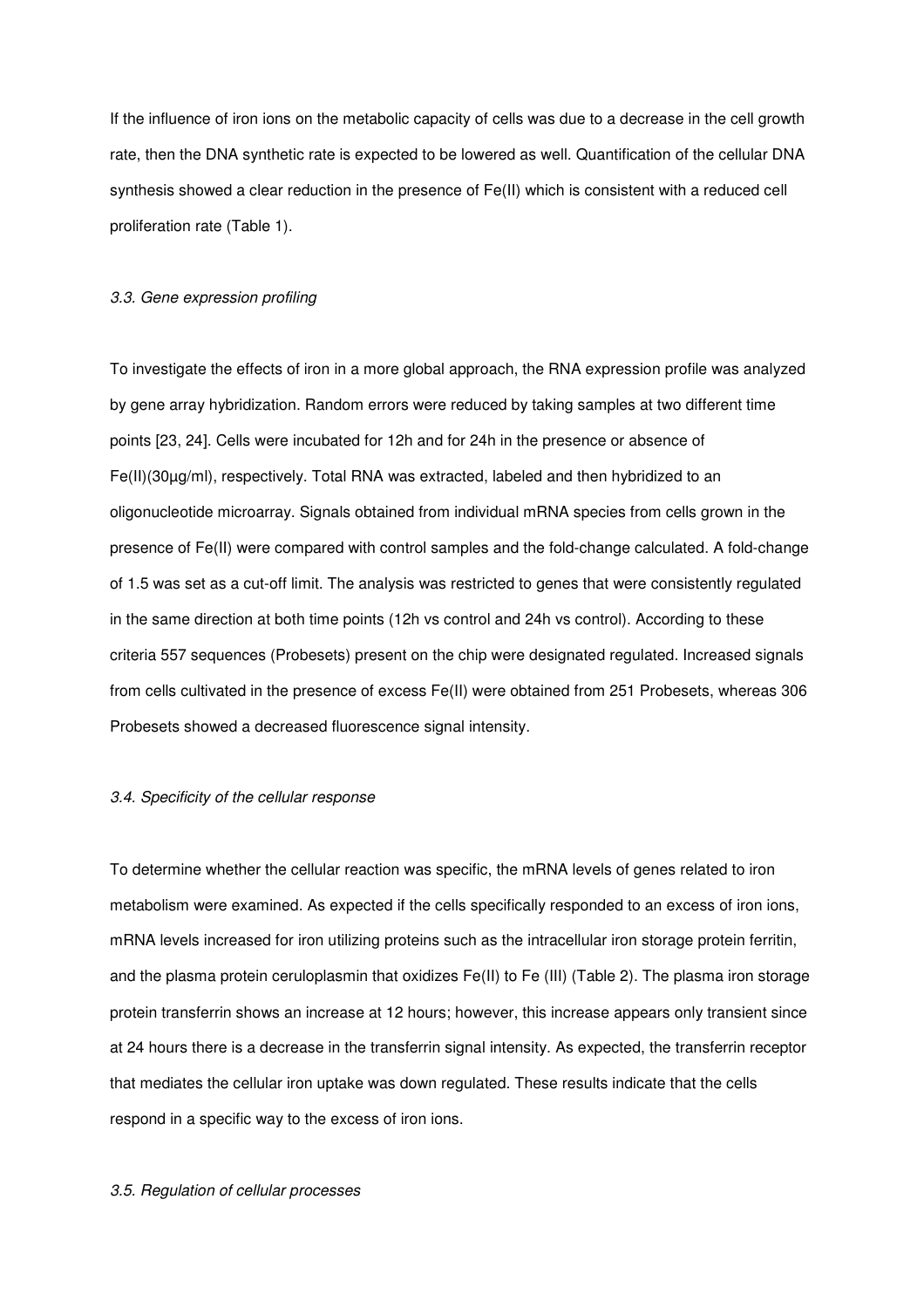To identify Fe(II) regulated processes, the gene ontology (GO) was analyzed using gene annotations for processes and molecular functions [25]. Lists of genes that were either up or down regulated were assigned to individual processes. When represented as a hierarchical tree structure, many of the processes that were down regulated in the presence of Fe(II) could be associated with cell proliferation (Fig. 3). The cell cycle and DNA replication were the most significantly down regulated processes (Table 3). These results are in accord with the DNA synthetic rates (Table 1). In agreement with the reduced cell metabolic activity in the presence of Fe(II), some down regulated processes were related to cell proliferation (Table 1 and Fig. 3). To investigate the molecular details a pathway analysis was done [22]. The cell cycle map showed that in the presence of Fe(II) cell cycle genes were down regulated. The cyclin gene (CCN) products form an active complex with the cyclin-dependent kinases (CDKs and CDC2) to promote the entry and progression of the cell cycle. MCM (maintenance of mini-chromosomes) genes are required for DNA replication. p53 is a central inhibitory regulator of the cell cycle. One p53 activity is the transcriptional induction of the gene encoding p21, a key mediator of the p53 cell cycle arrest function. p21 acts by inhibiting the activity of multiple CDKs and shows higher expression in the presence of Fe(II) as expected as a result of increased p53 protein activity (Fig. 4).

In the presence of Fe(II) there were higher levels of mRNA for several genes involved in cell death (Fig. 5). It could therefore not be excluded that the observed decreases in the metabolic activity and in DNA synthesis may have partly been due to cell death. However, the cells had a normal and healthy appearance (Fig. 1). In addition, the cell number based on the metabolic capacity did not decrease even with higher Fe(II) concentrations and during longer incubation periods (Fig. 2). Even though it cannot be excluded that a minor fraction of cells undergo apoptosis in these experiments, these observations argue against programmed cell death of a relevant fraction of the cells. Therefore, the lower metabolic activity and the decrease in DNA synthesis were most likely due to a reduced cell growth rate. Interestingly, Fe(II) caused an increase in the expression of cellular membrane biosynthetic genes (Fig. 5). The affected membrane components included lipids and cholesterol (Table 4). In fact, the overwhelming majority of the cholesterol biosynthetic genes were up regulated, indicating that Fe(II) affects cellular membrane biogenesis (Fig. 6).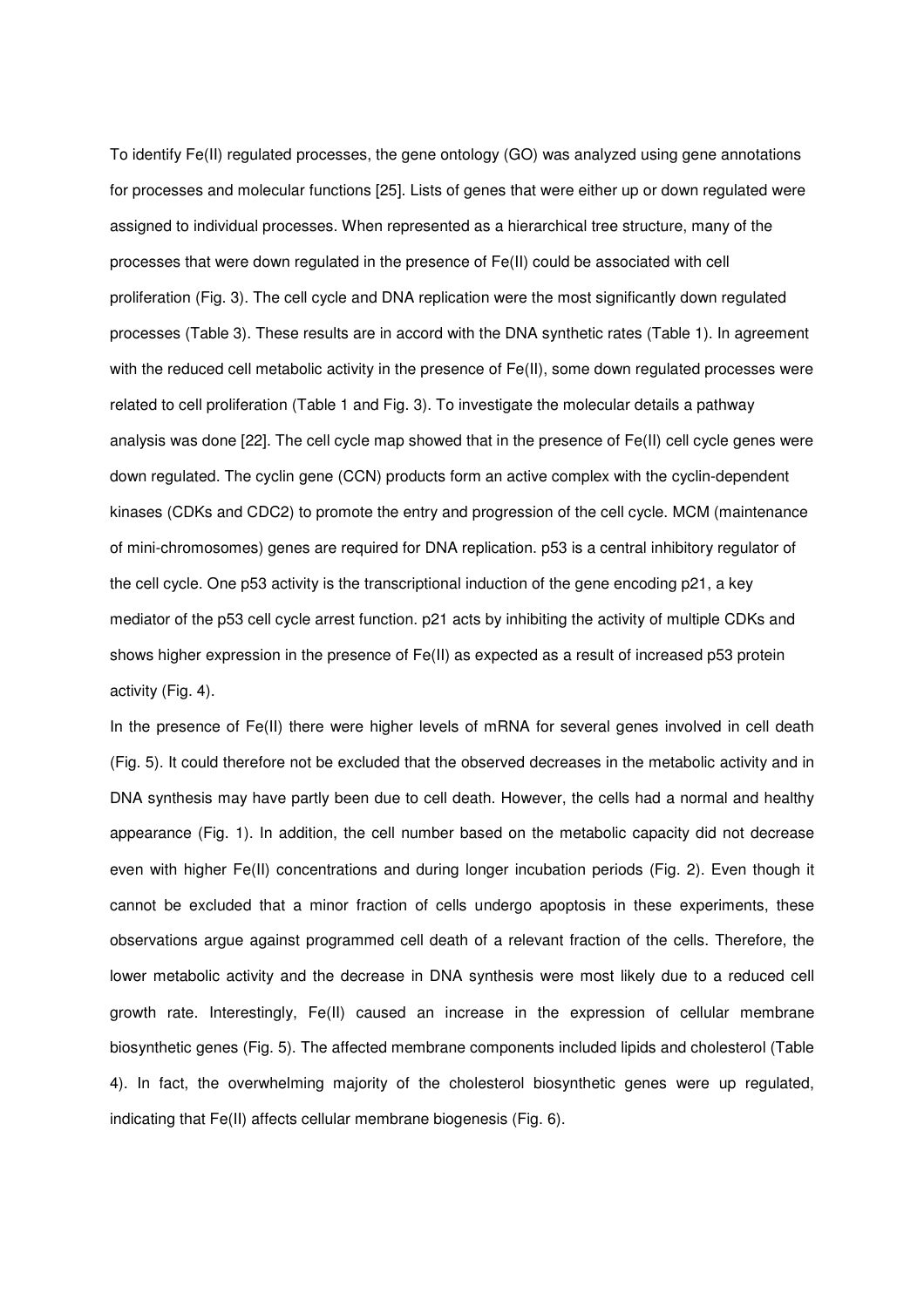### **4. Discussion**

Stent implantation has been demonstrated to result in stimulation of neointima proliferation. This proliferative response is an essential part of the wound-repair process. However, frequently cell proliferation mainly of SMCs continues even after the wound is healed and may eventually lead to a restricted blood flow. To reduce restenosis radioactive stents as well as cytotoxic and antiinflammatory drug eluting stents have been employed [26].

The data suggests that Fe(II) as a degradation product of iron stents may play a beneficial role by antagonizing SMC proliferation and restenosis. The reduction in cell growth is most likely due to a decreased growth rate rather than being the result of increased cell death as indicated by the normal appearance typical for SMCs and the constant metabolic activity over a prolonged period. An invaluable benefit of using a cell culture model and large DNA arrays is the comparatively unbiased and detailed molecular information of the effects of individual interactions. A large scale expression analysis covering 14,500 genes revealed that a cell cycle master control gene encoding p53 was induced. p53 is a tumor suppressor protein that is induced by various cellular stress conditions, such as ionizing radiation or DNA damage. It acts anti-proliferative and can either arrest the cell cycle to allow DNA repair, or it can induce apoptotic cell death if the damage is so heavy that the repair mechanisms are overwhelmed [27]. Even though p53 can be induced by DNA damage the gene ontology analysis did not show any significant induction of DNA repair processes. p53 activity regulated at the post-transcriptional level by multiple protein-protein interactions, covalent modifications such as phosphorylation, acetylation and sumoylation, as well as sub-cellular localization and eventually proteasome-mediated degradation. In the nucleus p53 acts as a transcriptional activator of various genes involved in diverse functions. p21 is an important anti-proliferative p53 target gene. p21 expression increased in the presence of Fe(II), indicating that p53 activity increases in response to Fe(II). p21 inhibits several protein kinase complexes that are required for cell cycle progression, such as cyclin E-CDK2 or cyclin D-CDK4. The reduced expression of positive regulators of cell proliferation, such as cyclins and CDKs, is in accordance with the cell cycle inhibitory activities of p53 and p21. Therefore, high Fe(II) levels apparently reduce cell growth by affecting cell cycle regulatory gene expression.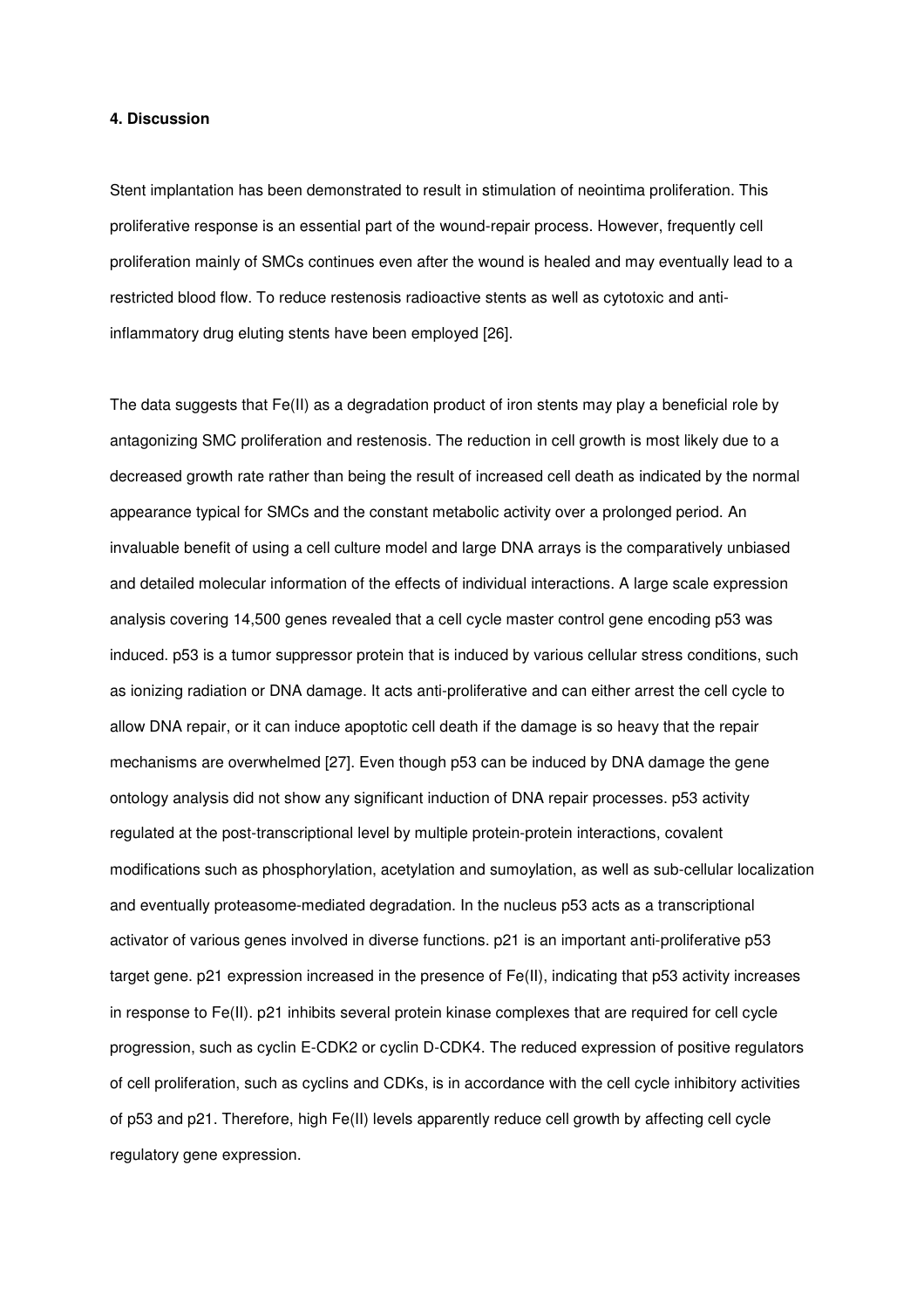Interestingly, Fe(II) induced a vigorous increase in the expression of genes involved in the synthesis of cellular membrane components. Fe(II) could directly act to replace other metal ions or it could affect cellular processes by its reducing power. Alternatively, in the presence of peroxides free or loosely bound Fe(II) can catalyze the formation of radicals such as the hydroxyl radical [28-30]. These effects are not necessarily identical to oxidative stress. Importantly, Fe(II) is a powerful reducing agent and there was no significant increase in gene expression related to oxidative stress. Radicals react vigorously with a wide variety of biomolecules and among these membrane components are of major importance [31-33]. Cholesterol is a determinant of membrane fluidity and plays a role in the function of membrane proteins. It is reasonable and consistent with published data to hypothesize that ferrous ion induced radical generation leads to membrane disturbances and in a compensatory response the cells may attempt to increase the cholesterol synthetic capacity [34-36]. In reports published so far the Fe(II)-dependent effects on cholesterol metabolism vary depending on the experimental system used. However, in support of the above hypothesis antioxidants suppressed the Fe(II) ion induced cholesterol synthesis in a cell culture model [37].

## **5. Conclusion**

A cell culture model has been established to investigate molecular details of a specific interaction between vascular cells and an iron degradation product. The down regulation of cell proliferation presence of excess Fe(II) suggest that specific iron stent degradation products could have a beneficial effect in the control of neointima proliferation. Gene expression profiling has yielded detailed insights in the mechanisms of Fe(II) mediated cellular responses. Most importantly, in the presence of Fe(II) the expression level was higher for the key cell cycle regulator p53 as well as for cholesterol synthetic enzymes. This information could be used to identify strategies to optimize the performance of iron stents, such as the application of iron chelators or inhibitors of cholesterol synthesis.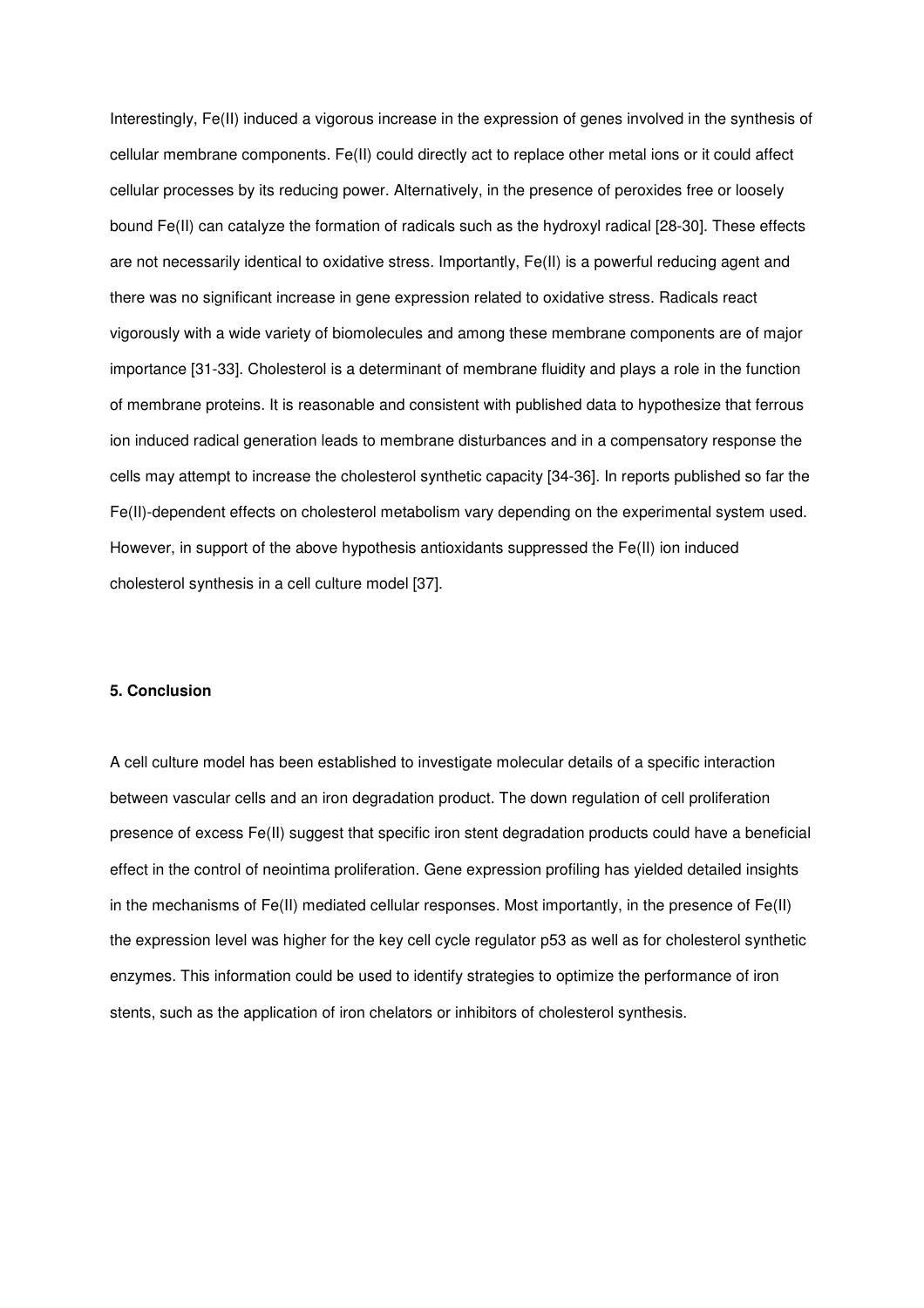### **Acknowledgements**

We gratefully acknowledge the highly skilled technical help of Franziska Dimpfel and Tanja Töpfer, as well as the generous support of Robert Geffers with the microarray analysis. This work was supported by the DFG (SFB 599) and by the European Community (QLG2-CT-2000-00345 and QLG2-CT-2000- 00930).

### **References**

1. Olmedo D, Fernandez MM, Guglielmotti MB, Cabrini RL. Macrophages related to dental implant failure. Implant Dentistry 2003;12:75-80.

2. Reclaru L, Lerf R, Eschler PY, Meyer JM. Corrosion behavior of a welded stainless-steel orthopedic implant. Biomaterials 2001;22:269-279.

3. Kraft CN, Diedrich O, Burian B, Schmitt O, Wimmer MA. Microvascular response of striated muscle to metal debris. A comparative in vivo study with titanium and stainless steel. Journal of Bone and Joint Surgery 2003;85:133-141.

4. Koerten HK, Onderwater JJ, Koerten EW, Bernoski FP, Nelissen RG. Observations at the articular surface of hip prostheses: an analytical electron microscopy study on wear and corrosion. Journal of Biomedical Materials Research 2001;54:591-596.

5. Koster R, Vieluf D, Kiehn M, Sommerauer M, Kahler J, Baldus S, Meinertz T, Hamm CW. Nickel and molybdenum contact allergies in patients with coronary in-stent restenosis. Lancet 2000;356:1895-1897. Erratum in: Lancet 2001;357:316.

6. Ryan MP, Williams DE, Chater RJ, Hutton BM, McPhail DS. Why stainless steel corrodes. Nature 2002;415770-415774.

7. Ries MW, Kampmann C, Rupprecht HJ, Hintereder G, Hafner G, Meyer J. Nickel release after implantation of the Amplatzer occluder. Am Heart J 2003;145: 737-741.

8. Heintz C, Riepe G, Birken L, Kaiser E, Chakfe N, Morlock M, Delling G, Imig H. Corroded nitinol wires in explanted aortic endografts: an important mechanism of failure? Journal of Endovascular Therapy 2001;8:248-253.

9. Peuster M, Fink C, von Schnakenburg C, Hausdorf G. Dissolving Tungsten Coils lack systemic toxicity but lead to elevated serum tungsten levels and recanalization of the previously occluded vessel. Cardiol Young May 2002;12:229-235.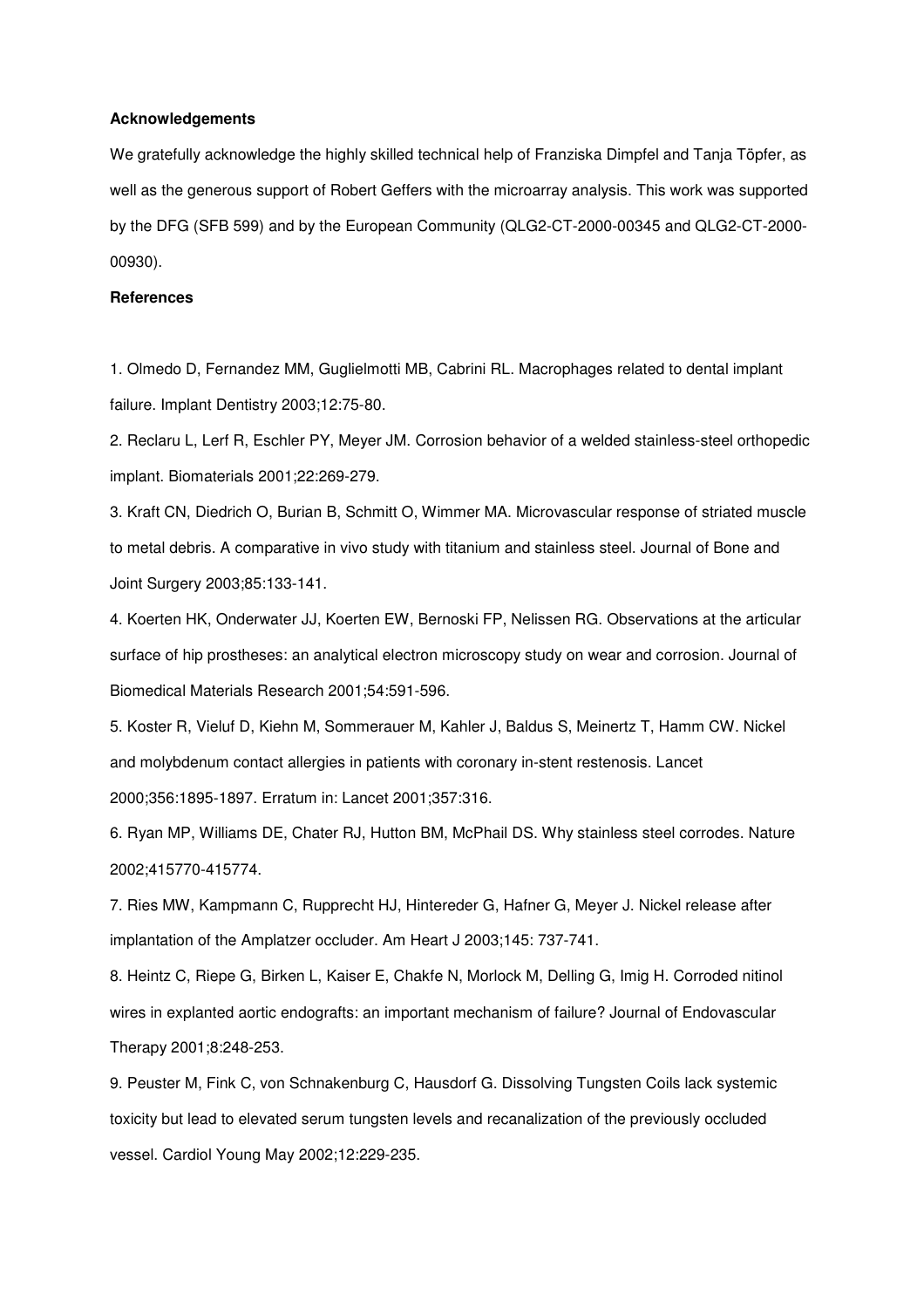10. Peuster M, Fink C, Wohlsein P, Bruegmann M, Guenther A, Kaese V, Niemeyer M, Zutz M, Peter C, von Schnakenburg C, Haferkamp H, Hausdorf G. Degradation of tungsten coils implanted into the subclavian artery of New Zealand white rabbits is not associated with local or systemic toxicity. Biomaterials 2003;24:393-399.

11. Peuster M, Wohlsein P, Brügmann M, Ehlerding M, Seidler K, Fink C, Brauer H, Fischer A, Hausdorf G. A Novel Approach to Temporary Stenting: Degradable Cardiovascular Stents Produced from Corrodible Metal. Results 6 to 18 months after Implantation into New Zealand White Rabbits. Heart 2001;86:563-569.

12. Heublein B, Rohde R, Kaese V, Niemeyer M, Hartung W, Haverich A. Biocorrosion of magnesium alloys: a new principle in cardiovascular implant technology? Heart 2003;89:651-656.

13. Peeters P, Bosiers M, Verbist J, Deloose K, Heublein B.Preliminary results after application of absorbable metal stents in patients with critical limb ischemia. J Endovasc Ther 2005;12:1-5.

14. Hentze MW, Muckenthaler MU, Andrews NC. Balancing acts: molecular control of mammalian iron metabolism. Cell 2004;117:285-97.

15. Andrews NC. Disorders of iron metabolism. N Engl J Med 1999;341:1986-95. Erratum in: N Engl J Med 2000;342:364.

16. May T, Mueller PP, Weich H, Froese N, Deutsch U , Wirth D, Kröger A, Hauser H. Establishment of murine cell lines by constitutive and conditional immortalization J Biotech 2005;20:99-110.

17. Jaffe EA, Nachman RL, Becker CG, Minick CR. Culture of human endothelial cells derived from umbilical veins. Identification by morphologic and immunologic criteria. J Clin Invest 1973;52:2745- 2756.

18. Peuster M, Fink C, von Schnakenburg C. Biocompatibility of corroding tungsten coils: in vitro assessment of degradation kinetics and cytotoxicity on human cells. Biomaterials 2003;24:4057-4061. 19. May T, Hauser H, Wirth D. Transcriptional control of SV40 T-antigen expression allows a complete reversion of immortalization. Nucleic Acids Res 2004;32:5529-5538.

20. Zhong S, Storch KF, Lipan O, Kao MC, Weitz CJ, Wong WH. GoSurfer: A Graphical Interactive Tool For Comparative Analysis of Large Gene Sets in Gene Ontologytrade mark Space. Appl Bioinformatics 2004;3:261-264.

21. Hosack DA, Dennis G, Sherman Jr BT, LaneHC, Lempicki RA. Identifying biological themes within lists of genes with EASE. Genome Biol 2003;4:R70.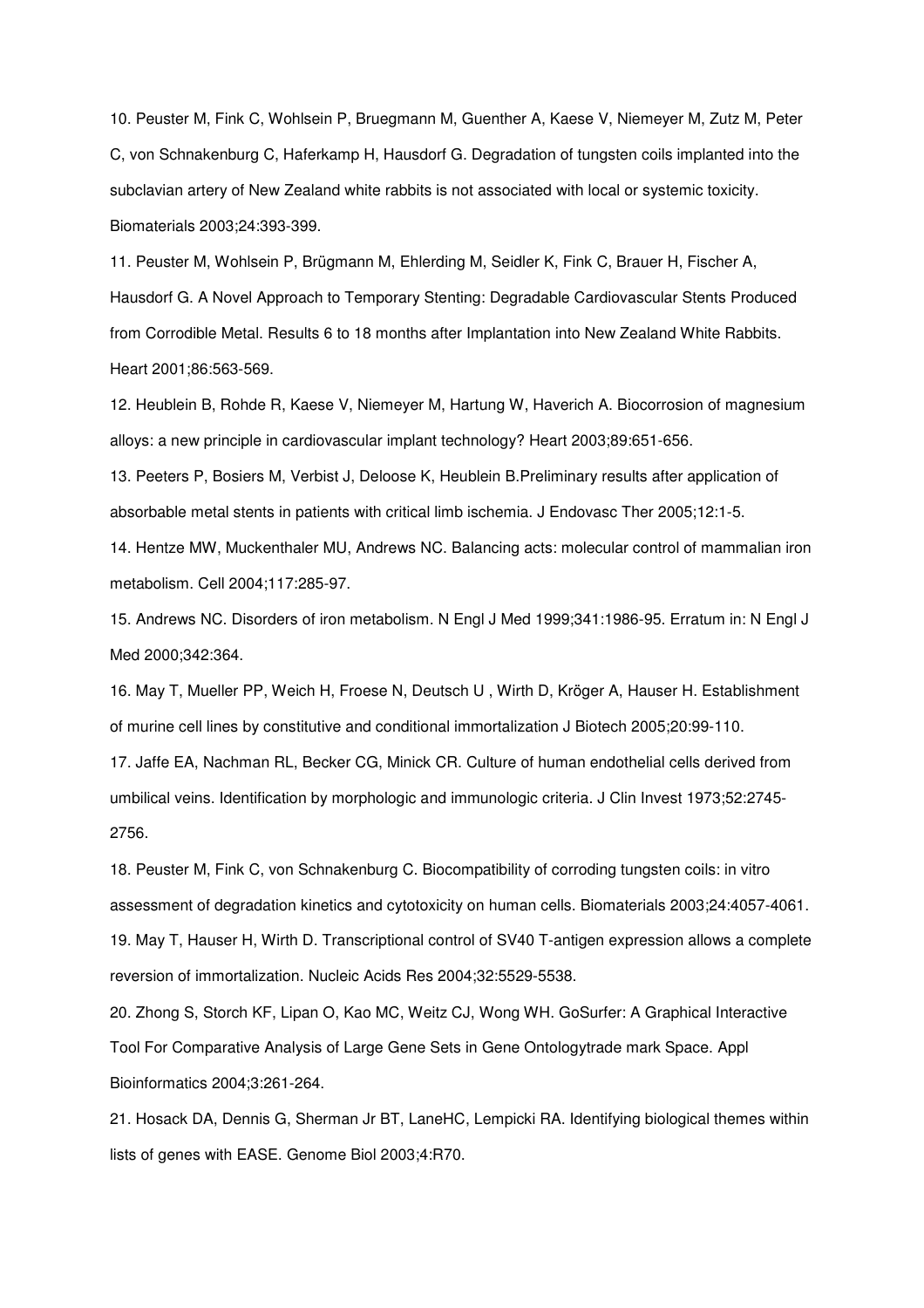22. Dahlquist KD, Salomonis N, Vranizan K, Lawlor SC, Conklin BR. GenMAPP, a new tool for viewing and analyzing microarray data on biological pathways. Nature Genetics 2002;31:19–20.

23. Lee ML, Kuo C, Whitmore GA, Sklar J. Importance of replication in microarray gene expression studies: statistical methods and evidence from repetitive cDNA hybridizations. Proc Natl Acad Sci USA 2000;97:9834-9839.

24. Storch F, Lipan O, Leykin I, Viswanathan N, Davis F C, Wong WH, Weitz CJ. Extensive and divergent circadian gene expression in liver and heart. Nature 2002;417:78-83.

25. Ashburner M, Ball CA, Blake JA, Botstein D, Butler H, Cherry JM, Davis AP, Dolinski K, Dwight SS, Eppig JT, Harris MA, Hill DP, Issel-Tarver L, Kasarskis A, Lewis S, Matese JC, Richardson JE, Ringwald M, Rubin GM, Sherlock G. Gene ontology: tool for the unification of biology. The Gene Ontology Consortium. Nat.Genet 2000;25:25-29.

26. Sindermann JR, Verin V, Hopewell JW, Rodemann HP, Hendry JH. Biological aspects of radiation and drug-eluting stents for the prevention of restenosis. Cardiovasc Res. 2004;63:22-30.

27. Fussenegger M, Bailey JE, Hauser H, Mueller PP. Genetic optimization of recombinant glycoprotein production by mammalian cells. Trends Biotechnol. 1999;17:35-42.

28. McCord JM. Oxygen-derived free radicals. New Horiz 1993;1:70-76.

29. Farber JL. Mechanisms of cell injury by activated oxygen species. Environ Health Perspect 1994;102 Suppl 10:17-24.

30. Marnett LJ. Oxy radicals, lipid peroxidation and DNA damage. Toxicology 2002;181-182:219-22.

31. Abdalla DS, Campa A, Monteiro HP. Low density lipoprotein oxidation by stimulated neutrophils and ferritin. Atherosclerosis 1992;97:149-159.

32. Enright HU, Miller WJ, Hebbel RP. Nucleosomal histone protein protects DNA from iron-mediated damage. Nucleic Acids Research 1992;20:3341-3346.

33. Beckman KB, Ames BN. The free radical theory of aging matures. Physiol Rev 1998;78:547-581.

34. Suwalsky M, Martinez F, Cardenas H, Grzyb J, Strzalka K. Iron affects the structure of cell membrane molecular models. Chem Phys Lipids. 2005;134:69-77.

35. Cabrita M, Pereira CF, Rodrigues P, Cardoso EM, Arosa FA. Altered expression of CD1d molecules and lipid accumulation in the human hepatoma cell line HepG2 after iron loading. FEBS J 2005;272:152-165.